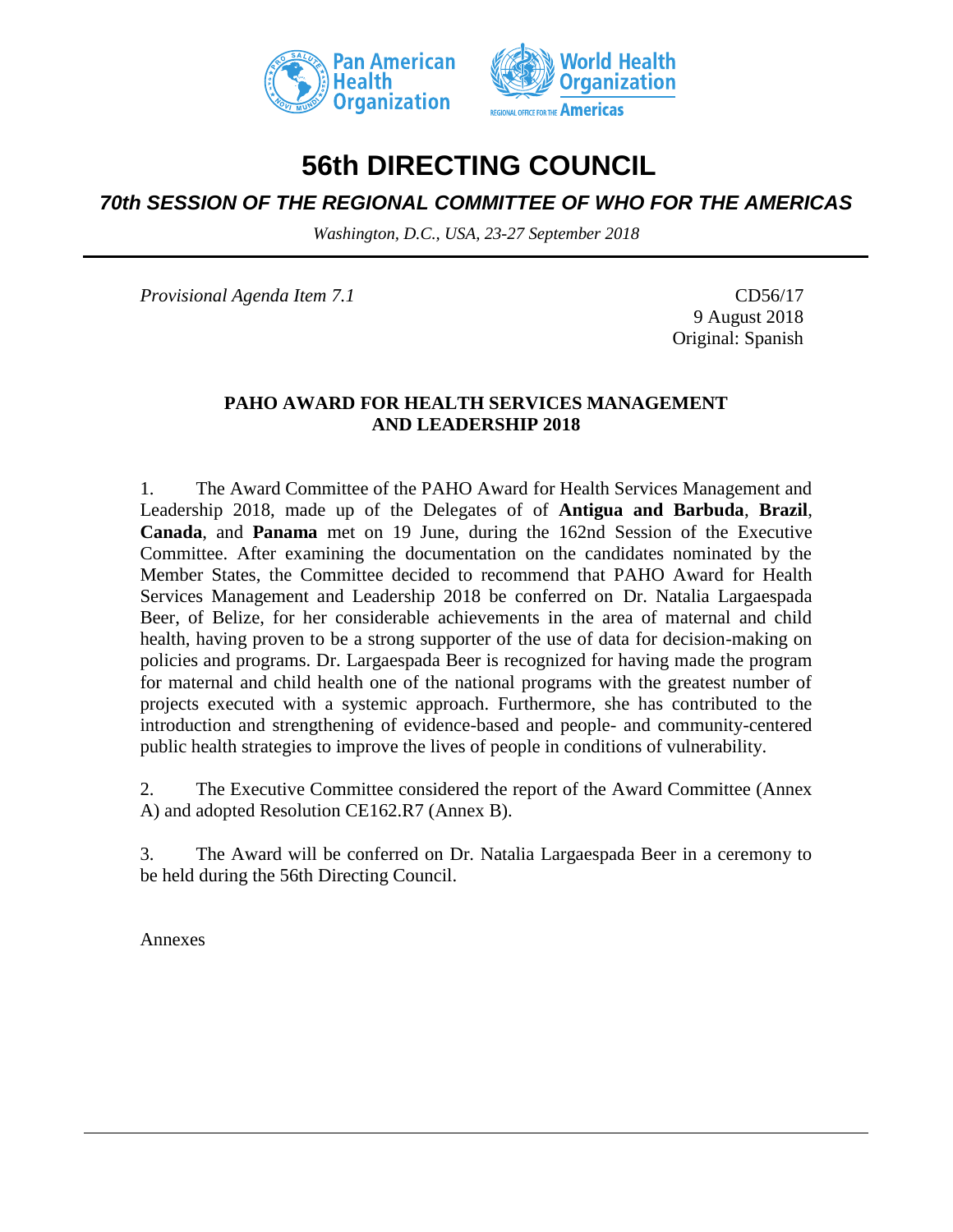



# **162nd SESSION OF THE EXECUTIVE COMMITTEE**

*Washington, D.C., USA, 18-22 June 2018*

CD56/17 Annex A

*Agenda Item 3.2*

CE162/5, Add. I 19 June 2018 Original: Spanish

### **REPORT OF THE AWARD COMMITTEE OF THE PAHO AWARD FOR HEALTH SERVICES MANAGEMENT AND LEADERSHIP 2018**

1. The Award Committee of the PAHO Award for Health Services Management and Leadership 2018 is composed of the Delegates of **Antigua and Barbuda**, **Brazil**, **Canada**, and **Panama**.

2. The Award Committee met on 19 June, during the 162nd Session of the Executive Committee, and examined the information on the candidates nominated by Member States, namely:

| <b>Name</b>                          | Country        |
|--------------------------------------|----------------|
| Dr. Natalia Largaespada Beer         | <b>Belize</b>  |
| Mr. Kim Bautista                     | Belize         |
| Dr. Eduardo Aillón Terán             | <b>Bolivia</b> |
| Dr. Sandra Suiceth Moraga Reyna      | Guatemala      |
| Dr. Guillermo Fajardo Ortiz          | Mexico         |
| Dr. Melitón Arce Rodríguez           | Peru           |
| Dr. Pilar Mazzetti Soler             | Peru           |
| Dr. Gregorio Leopoldo Sánchez Salamé | Venezuela      |

3. The Award Committee recommended the PAHO Award for Health Services Management and Leadership 2018 be granted to Dr. Natalia Largaespada Beer, of Belize, for her considerable achievements in the area of maternal and child health, having proven to be a strong supporter of the use of data for decision-making on policies and programs. Dr. Largaespada Beer is recognized for having made the program for maternal and child health one of the national programs with the greatest number of projects executed with a systemic approach. Furthermore, she has contributed to the introduction and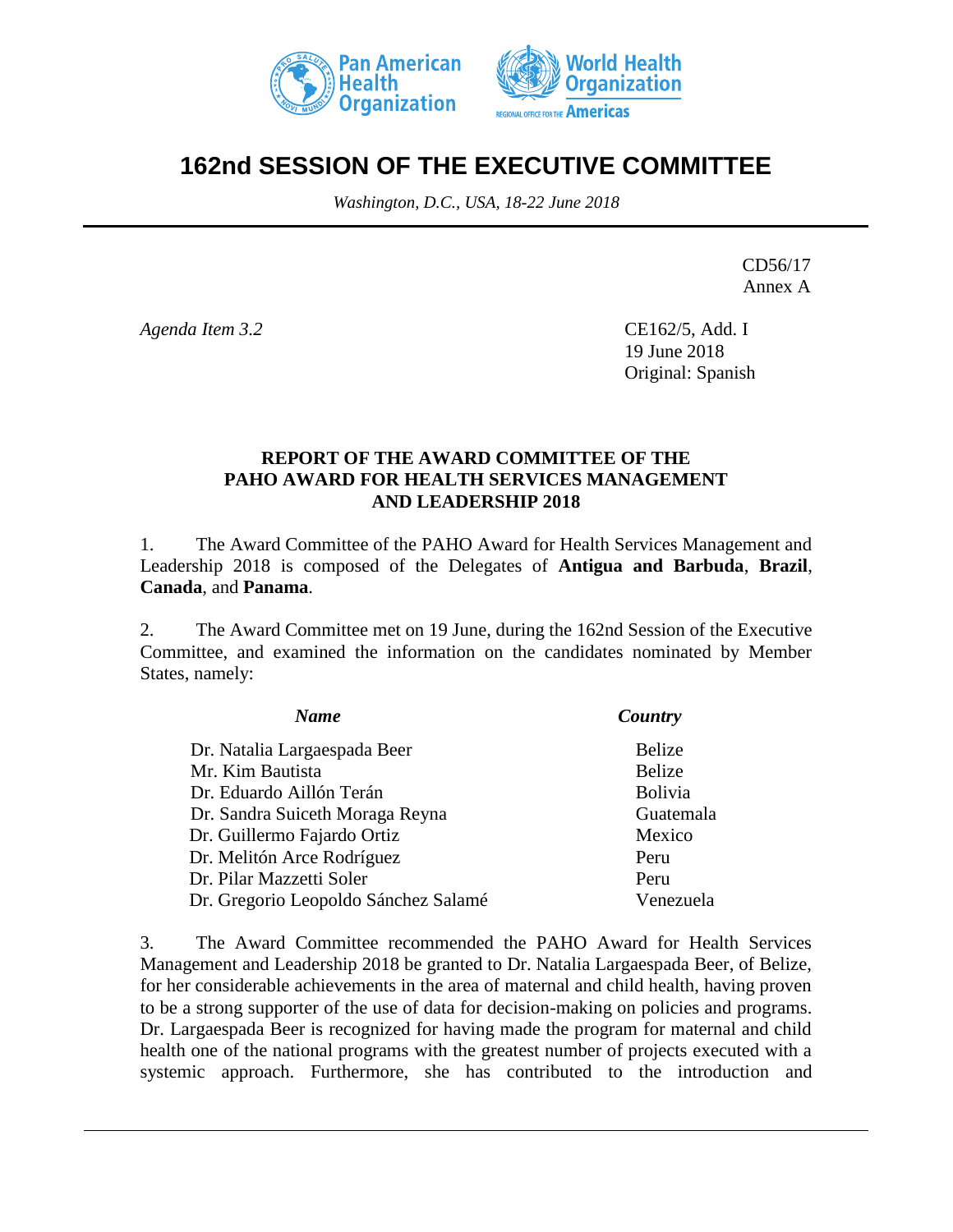strengthening of evidence-based and people- and community-centered public health strategies to improve the lives of people in conditions of vulnerability.

4. The Award Committee recognizes the merits of the eight candidates.

5. The Committee recommends that the Executive Committee adopt a resolution along the following lines:

### *PROPOSED RESOLUTION*

### **PAHO AWARD FOR HEALTH SERVICES MANAGEMENT AND LEADERSHIP 2018**

### *THE 162nd SESSION OF THE EXECUTIVE COMMITTEE,*

(PP1) Having examined the *Report of the Award Committee of the PAHO Award for Health Services Management and Leadership 2018* (Document CE162/5, Add. I), and

(PP2) Bearing in mind the provisions of the procedures and guidelines for conferring the PAHO Award for Health Services and Leadership (previously known as the PAHO Award for Administration), as approved by the 158th Session of the Executive Committee  $(2016)$ ,<sup>1</sup>

#### *RESOLVES:*

(OP1). To congratulate the candidates for the PAHO Award for Health Services Management and Leadership 2018 for their professionalism and outstanding work on behalf of the countries of the Region of the Americas.

(OP2). On the recommendation of the Award Committee, to confer the PAHO Award for Health Services Management and Leadership 2018 to Dr. Natalia Largaespada Beer, of Belize, for her considerable achievements in the area of maternal and child health, having proven to be a strong supporter of the use of data for decision-making on policies and programs. Dr. Largaespada Beer is recognized for having made the program for maternal and child health one of the national programs with the greatest number of projects executed with a systemic approach. Furthermore, she has contributed to the introduction and strengthening of evidence-based and people- and community-centered public health strategies to improve the lives of people in conditions of vulnerability.

 $\overline{a}$ 

<sup>1</sup> The procedures and guidelines for conferring the Award were approved by the 18th Pan American Sanitary Conference (1970) and amended by the 24th Pan American Sanitary Conference (1994), and by the Executive Committee at its 124th (1999), 135th (2004), 140th (2007), 146th (2010), and 158th (2016) sessions.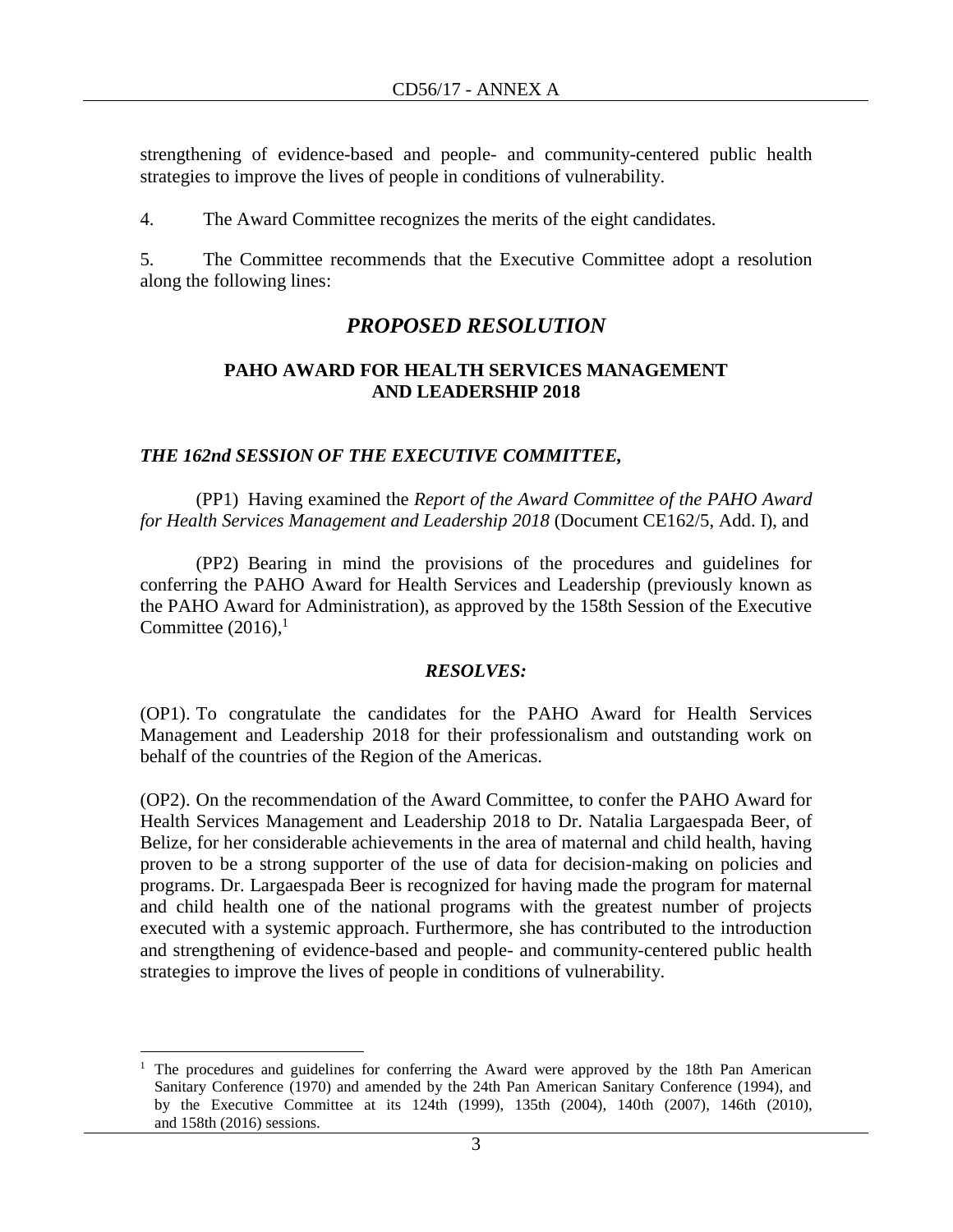(OP3). To transmit the Report of the Award Committee of the PAHO Award for Health Services Management and Leadership 2018 (Document CE162/5, Add. I) to the 56th Directing Council.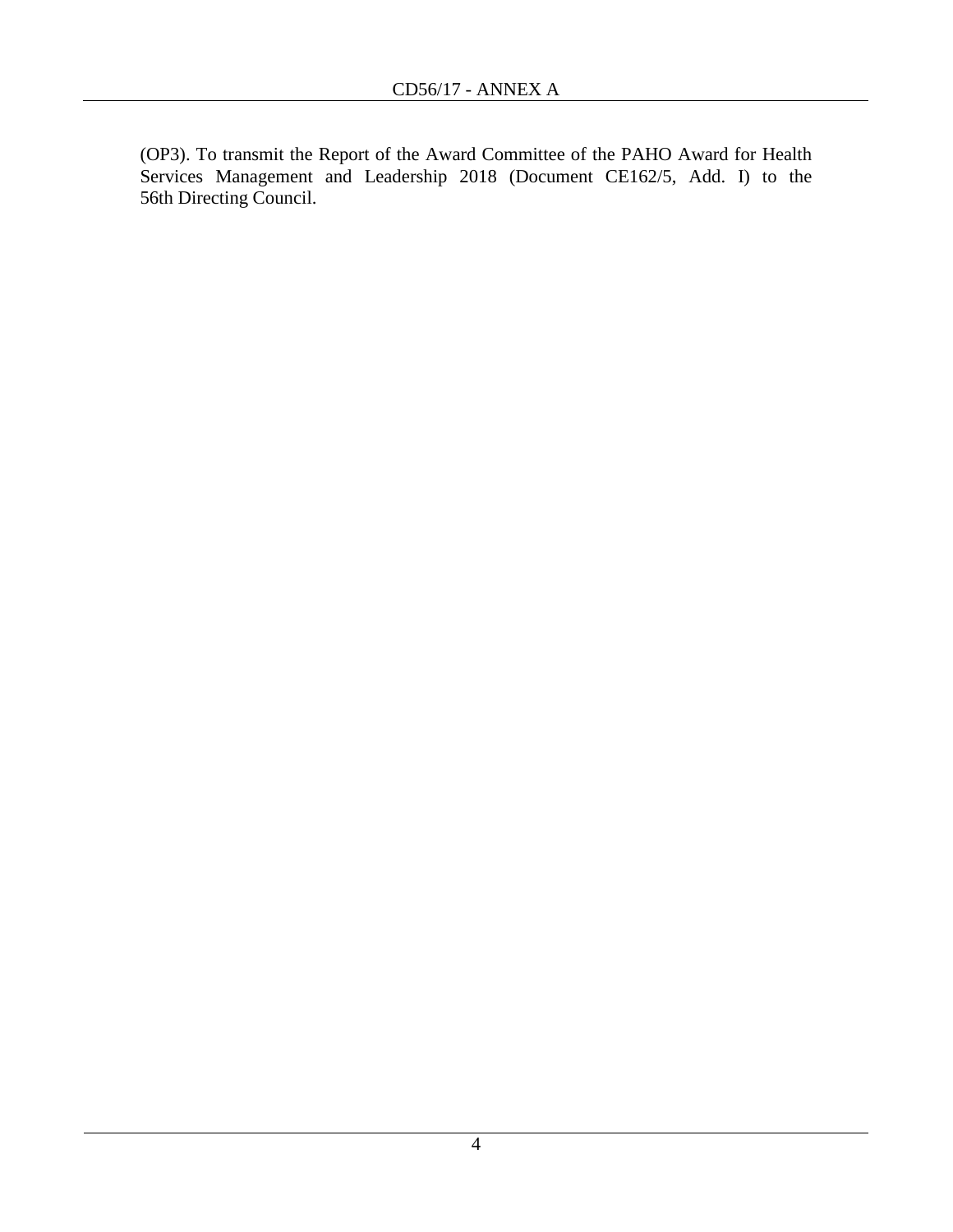



# **162nd SESSION OF THE EXECUTIVE COMMITTEE**

*Washington, D.C., USA, 18-22 June 2018*

CD56/17 Annex B

CE162.R7 Original: Spanish

## *RESOLUTION*

## *CE162.R7*

### **PAHO AWARD FOR HEALTH SERVICES MANAGEMENT AND LEADERSHIP 2018**

### *THE 162nd SESSION OF THE EXECUTIVE COMMITTEE,*

 $\overline{a}$ 

Having examined the *Report of the Award Committee of the PAHO Award for Health Services and Leadership 2018* (Document CE162/5, Add. I);

Bearing in mind the provisions of the procedures and guidelines for conferring the PAHO Award for Health Services and Leadership (previously known as the PAHO Award for Administration), as approved by the 158th Session of the Executive Committee  $(2016)$ ,<sup>1</sup>

### *RESOLVES:*

1. To congratulate the candidates for the PAHO Award for Health Services Management and Leadership 2018 for their professionalism and outstanding work on behalf of their countries and the Region.

2. On the recommendation of the Award Committee, to confer the PAHO Award for Health Services Management and Leadership 2018 on Dr. Natalia Largaespada Beer, of Belize, for her considerable achievements in the area of maternal and child health, having proven to be a strong supporter of the use of data for decision-making on policies and

<sup>&</sup>lt;sup>1</sup> The procedures and guidelines for conferring the Award were approved by the 18th Pan American Sanitary Conference (1970) and amended by the 24th Pan American Sanitary Conference (1994), and by the Executive Committee at its 124th (1999), 135th (2004), 140th (2007), 146th (2010), and 158th (2016) sessions.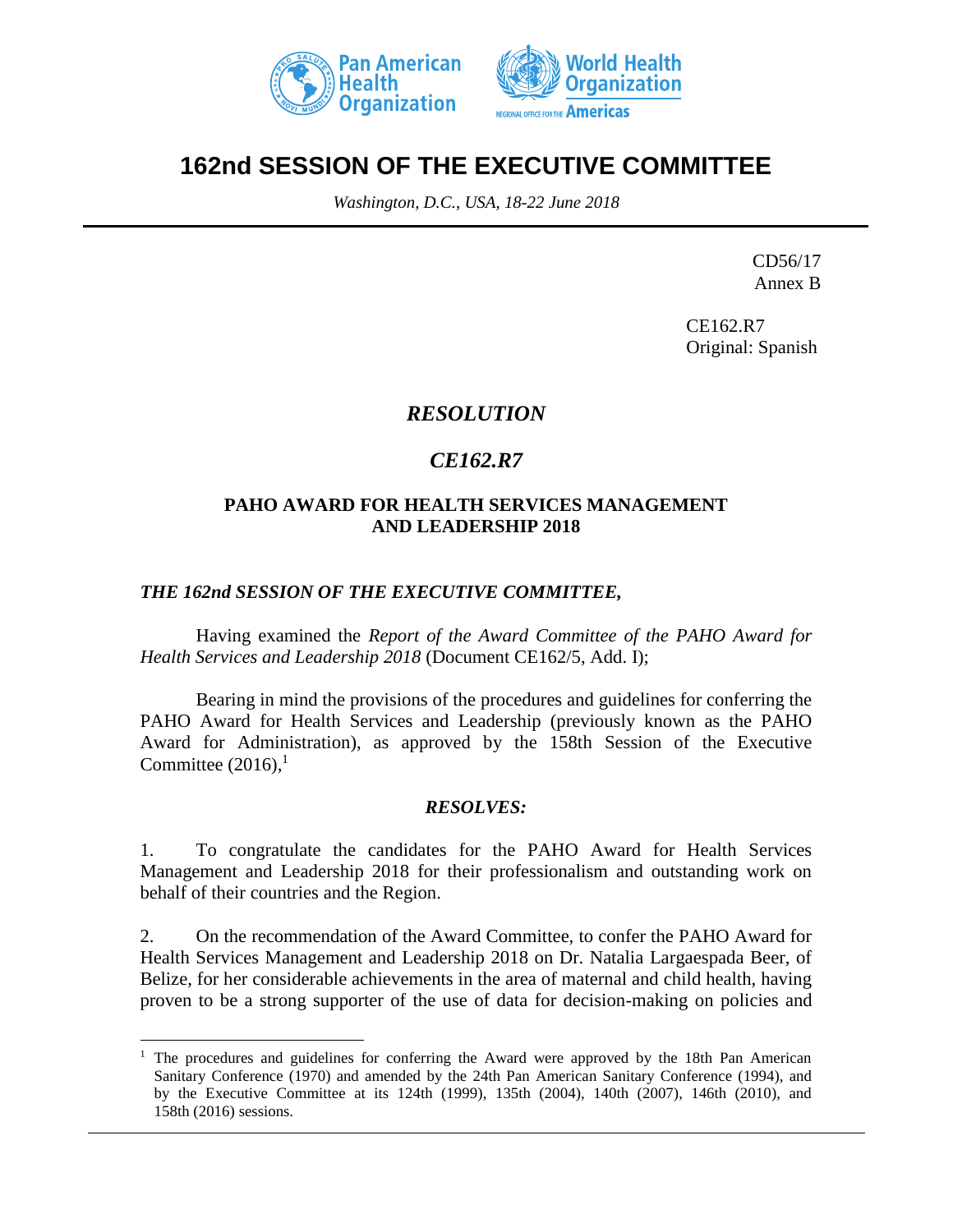programs. Dr. Largaespada Beer is recognized for having made the program for maternal and child health one of the national programs with the greatest number of projects executed with a systemic approach. Furthermore, she has contributed to the introduction and strengthening of evidence-based and people- and community-centered public health strategies to improve the lives of people in conditions of vulnerability.

3. To transmit the *Report of the Award Committee of the PAHO Award for Health Services Management and Leadership 2018* (Document CE162/5, Add. I), to the 56th Directing Council.

*(Sixth meeting, 20 June 2018)*